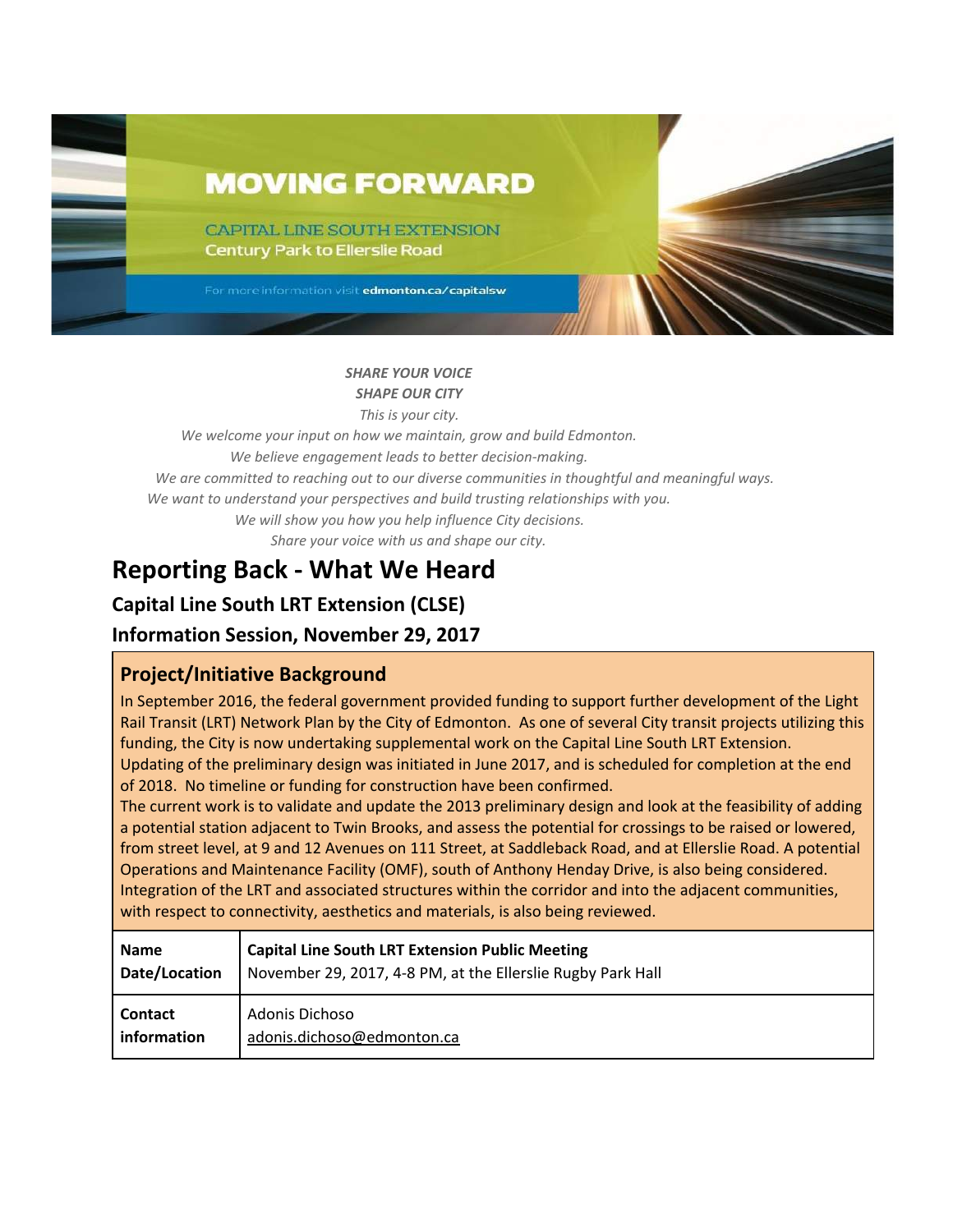| Level of public<br>engagement | <b>ADVISE</b>                                                                                                                                     |
|-------------------------------|---------------------------------------------------------------------------------------------------------------------------------------------------|
| <b>Description</b>            | This public engagement was held to validate, confirm and/or advise on the preliminary design<br>updates for the Capital Line South LRT Extension. |

## **SUMMARY**

An information session, with 395 attendees, was held at the Ellerslie Rugby Park from 4:00 to 8:00 PM on November 29, 2017. This was held in conjunction with two other City projects: Heritage Valley Park and Ride Project and the 135 Street/Anthony Henday Drive Connection Project.

The key consultation point for the public was "Concepts for the CLSE public spaces (boulevards, trails, landscaping, etc.) were developed in 2010. Do these still meet your needs? How can we make this LRT extension best fit into your neighbourhoods?" The public was asked to advise on these concepts through a public survey that was available at the event, and online for two weeks afterwards, and through commenting on project maps at the event.

The main themes of feedback received, listed alphabetically below, were:

- **● Crime -** is a concern and must be addressed at all stages
- **Extension Beyond Ellerslie Road -** the LRT should continue to the proposed new hospital and Heritage Valley Town Center
- **Grade Separation -** will be required at 9 and 12 Avenues, Saddleback Road, and at Ellerslie Road or traffic and neighbourhood access will be greatly affected
- **● LRT and Bus Service -** must be timely and efficient or no one will use them
- **LRT Operations & Capacity** concerns that there will not be enough capacity during busy times, would like to see more stops on LRT routes in general
- **Nature (trees, wildlife, creek) -** must minimize impacts on these
- **Noise and Vibration -** are a concern, noise attenuation will be necessary, particularly just south of 23 Avenue on the west side of 111 Street
- **● Operations and Maintenance Facility (OMF) -** large industrial facility may not fit into residential neighbourhood
- **Parking/Park and Ride -** must have sufficient capacity
- **Shared-Use Paths/Sidewalks/Pedestrians/Cyclists -** must be well lit, safe, and have good connections to neighbourhoods and stations. Swing gates should not be used as they are a barrier for all modes to cross tracks
- **Stations** must be easy to access, safe, clean, fit into neighbourhoods
- **● Traffic** concern about traffic implications

This public feedback, with regards to how the LRT and it's facilities fit within the corridor and the adjacent communities, will be considered by the project team, along with other criteria such as safety, standards and guidelines, in the development of the updated preliminary design.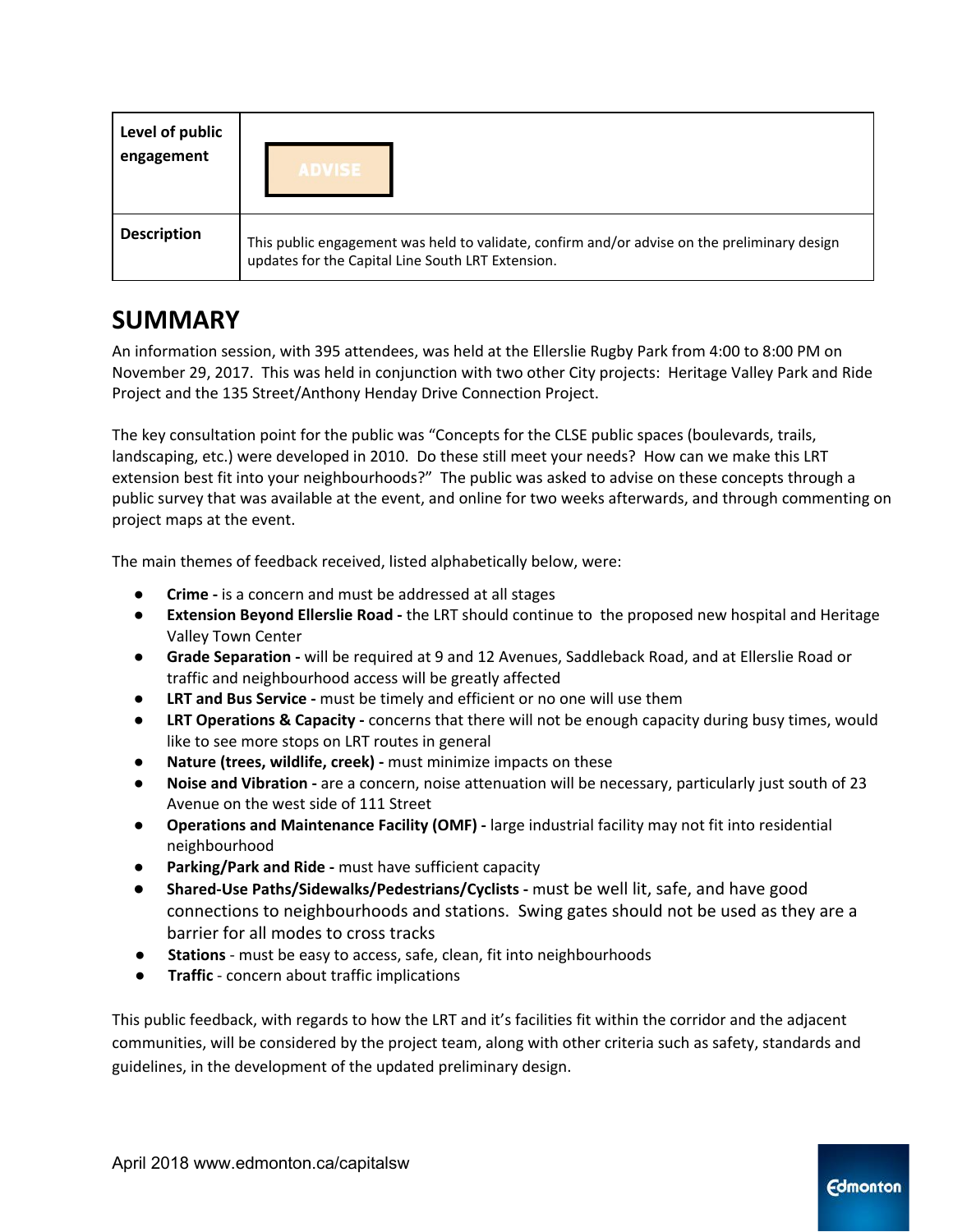## **WHAT WAS DONE**

**Summer 2017 - Survey** An online survey was conducted over the summer of 2017. This was promoted through mailings to all property owners in neighbourhoods adjacent to the project area and with portable signs in the same areas. The survey gathered information on the public's understanding of the Capital Line South LRT Extension, comments and concerns, and provided input on the existing preliminary design and the potential changes. A summary of the survey results can be found on the project web page at www.edmonton.ca/capitalsw

**Summer and fall 2017 - Pop-Ups** A variety of pop-up dates and locations took place throughout the summer and early fall of 2017. At the pop-ups, the public answered the same survey questions as were asked online. Surveys completed at the pop-ups are included in the survey summary, outlined above.

**Community Advisory Committee -** An advisory committee, made up of representatives from neighbouring community leagues and organizations, is providing input and feedback to the project team throughout the project.

**November 29, 2017 - Public Meeting -** An information session, with 395 attendees, was held at the Ellerslie Rugby Park Hall from 4-8 P.M. on November 29, 2017. This was held in conjunction with two other City projects: Heritage Valley Park and Ride Project and the 135 Street/Anthony Henday Drive Connection Project. Display boards, a video of an LRT train running along the CLSE extension route, project area maps, and staff were all part of the information sharing. Questions were encouraged and answered. Feedback was collected from the public through a survey that was available at the event, and online for two weeks afterwards, and from comments provided on project maps at the event. The project team received 109 surveys.

The information session was promoted through 22,836 non-addressed postcards distributed throughout the project area, with portable roadside signs, emailed and mailed letters to identified stakeholders, newspaper advertisements, social media, on the City of Edmonton website, and through community leagues.

More public meetings will be scheduled in 2018, and will be posted on the project webpage as the dates are known.

## **RESULTS AND FINDINGS**

- Of the 109 surveys completed at the event, or online afterwards, most respondents came from Twin Brooks and Rutherford neighbourhoods.
- Forty-four per cent of respondents had previously completed the online survey or visited a pop-up event in the summer of 2017 for this project.
- There was confirmation that the proposed themes for the stations and route were appropriate.

## **Comments on the following features of CLSE**

**Trail Locations** (32% commented, 68% did not)

Must be safe, well lit, not hidden, not too close to tracks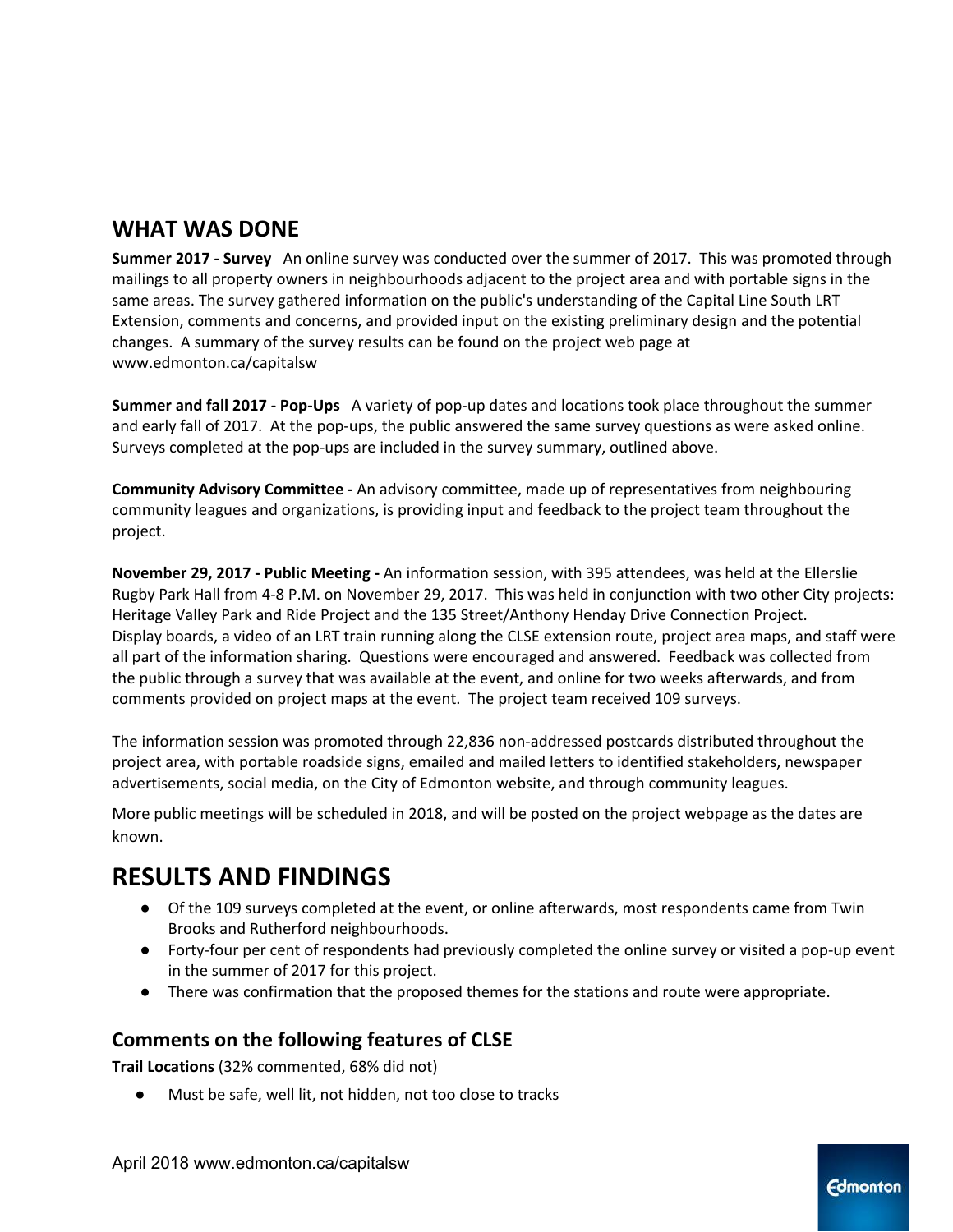- Both sides of 111 Street
- Provide good trail access to stations from adjacent neighbourhoods
- Shared-use path required on Anthony Henday Drive Bridge

**Cyclists Needs** (36% commented, 64% did not)

- Shared-use trails preferred over bike lanes on road
	- o Shared-use trails are safer
	- $\circ$  Cyclists have to ride to the sidewalk to press the pedestrian crossing buttons anyway
	- o Shared-use path beside Century Park should be a model
	- o Don't waste money on dedicated bike lanes
- Bike parking with cages and secure lock-ups at stations
- Allow bikes on the train

**Pedestrian Needs** (33% commented, 67% did not)

- Shared-use paths for all are the best use of resources
- No swing gates at crossings or intersections; they are a barrier to crossing
- Easier access off platforms
- Concerns for pedestrians getting across 111 Street at 12 Avenue and 9 Avenue
- Underground trains will alleviate pedestrian concerns

**Pedestrian Connectivity** (36% commented, 64% did not)

- Need pedestrian connection/shared-use paths from all local communities into transit centre
	- o Summerside, Rutherford, Ambleside, Blackmud Creek, MacEwan specified
	- o Conducive to developing healthy lifestyles and environmentally friendly
	- o Minimal disturbance of nature
- Overhead walkways required (111 Street, Saddleback Road, Anthony Henday Drive, 127 Street specified)
- Remember we are a winter city

**Landscape** (36% commented, 64% did not)

- Current themes are nice
- Plant trees and shrubs to replace those being cut down for construction
- Don't waste money on landscaping
- As little interruption of forest and natural areas as possible
- Trees for noise attenuation

**Fencing** (30% commented, 70% did not)

- Need sound barriers
	- o Specified at Twin Brooks (particularly at condo complex south of 9 Avenue), along Anthony Henday Drive west of MacEwan, along 111 Street by Skyrattler, along Ellerslie Road at 127 Street
	- o For noise from bells
	- o Berms are best for noise reduction
- Critical for safety and to minimize crime
- Ensure fencing for safe wildlife passage in Blackmud Creek ravine
- Low maintenance
- Not required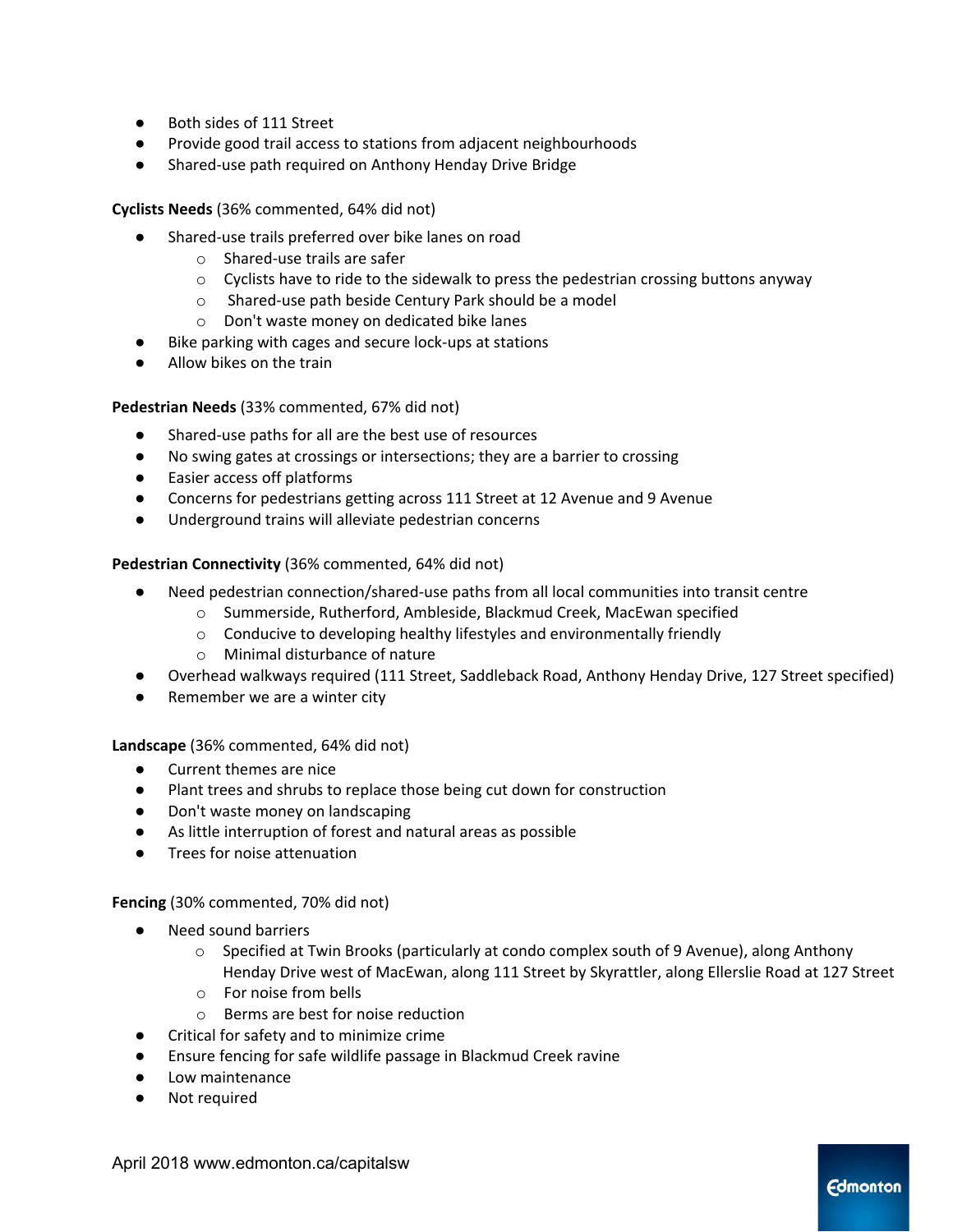**Lighting** (31% commented, 69% did not)

- Crucial for safety on walkways and at stations and Park and Ride
	- o Must be considerably improved from current stations, especially in parking areas
- Night sky compliant
- Low profile lighting
- Use LED for lighting
- Do not use LED for lighting (bright white light is blinding)

**Furniture** (28% commented, 72% did not)

- Heaters are critical in all LRT and bus shelters
- Plenty of waste receptacles
- Places to sit
- Should allow for homeless to sleep on or in
- Not required never used
- Do not provide ashtrays it promotes smoking
- Coffee/vending machines

### **Other elements the respondents felt important regarding the CLSE**

#### **Extension Beyond Ellerslie Road**

Extend the LRT to the new hospital, Heritage Valley Towne Centre and the airport

#### **Grade Separation**

- Must have grade separation at Saddleback Road, 12 Avenue and 9 Avenue intersections
	- o More expensive initially but worth it in the long-run
	- o Don't repeat the (*current*) 111 Street level crossings mistakes again
	- o Without a grade separation, Twin Brooks access will be chaos
	- o Keep LRT underground from 23 Avenue to Anthony Henday Drive

#### **Noise**

● Noise concerns for homes west of 111 Street, particularly south of 23 Avenue in Skyrattler

#### **Parking/Park and Ride**

- **Parking required at Century Park**
- Build the Heritage Valley Park and Ride for more vehicles than currently planned for
- Parkade would allow for more spaces

#### **Stations**

- Support for Twin Brooks station
- More stations/stops required on all LRT lines
- Could "portable stations" be set-up on the line to evaluate usage?
- Fully enclosed, heated, well lit stations with modern amenities (charging stations, bike and car share, convenience store, etc.)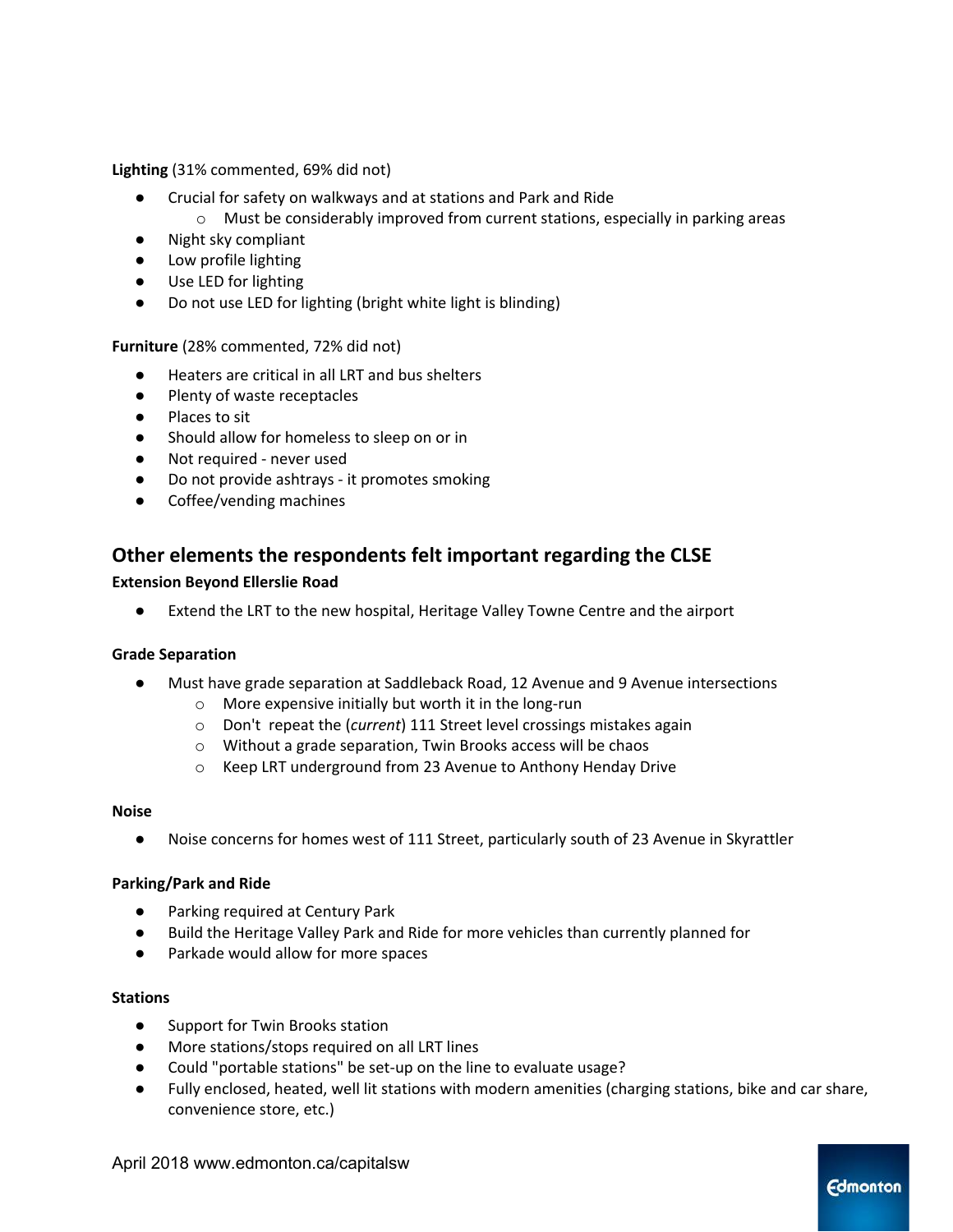#### **Traffic**

- Traffic impacts on 111 Street will be extreme
	- o More lanes will be required
	- o Access to neighbourhoods a concern, particularly Twin Brooks

#### **Other**

- Aesthetically pleasing art from local artists
- Wayfinding required
- Animal crossings required over tracks at Anthony Henday Drive
- Good access is the key to success and usage
- Keep it safe, without creating a visual barrier
- Very excited for the proposed project to proceed

#### **Not Related to Capital Line South LRT Extension**

- Decommission the traffic lights at Chappelle Drive and 141 Street SW not needed until further development occurs
- Improve the detour from 141 Street to 41 Avenue SW at Chappelle Drive

### **How can the Operations and Maintenance Facility (OMF) best "fit" into the site** (with

regards to the look and feel, including: aesthetics, screening, fencing, landscape and other elements that you think are important)? (44% commented, 56% did not)

- The OMF should not be so close to the future hospital move it further south
- Put OMF on the west side of the LRT tracks
- Visually pleasing with natural, park-like grounds
	- $\circ$  Not a long flat, grey storage building completely disconnected from the neighbourhood
	- o Public art on wall facing the Anthony Henday
	- o Naturalize to provide a green barrier
	- o Make it blend but also stand out as an architectural piece of art
- Suggest Transit Oriented Development above the OMF, as in London
- Noise attenuation will be required
	- o OMF will add noise to the MacEwan neighbourhood which is already noisy from Anthony Henday Drive
	- o Noise attenuation should be the priority
- Don't build it

### **Roll Map Comments/Feedback**

Note: *Comments are summarized and in alphabetical order by topic* **Crime**

- Concerns about increased crime particularly around stations
	- o LRT is easy getaway vehicle
	- o Edmonton Police Service statistics demonstrate this clearly
	- o Drunks and public urination at stations
	- o Graffiti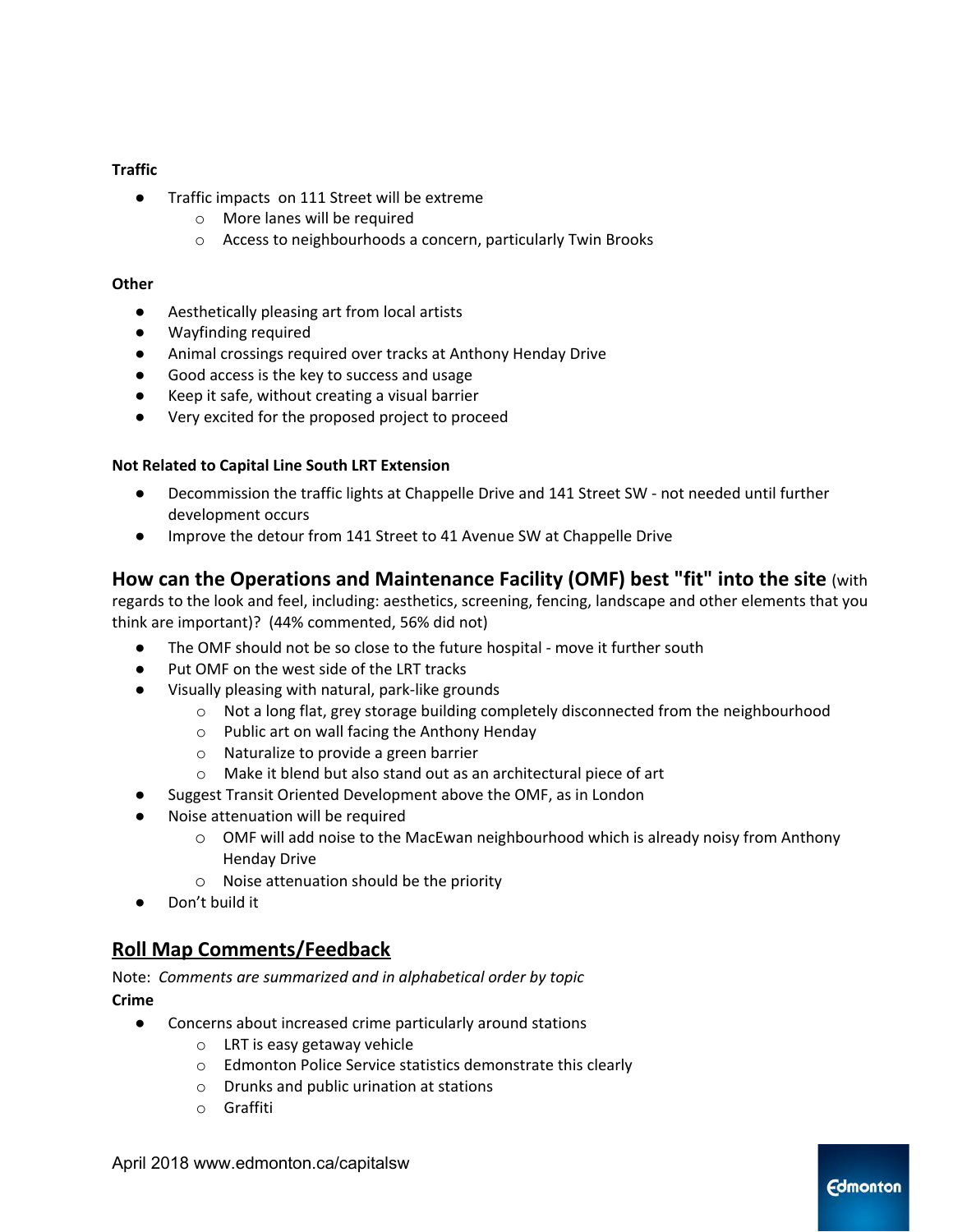LRT stations do not equal crime

#### **Extension Beyond Ellerslie Road**

Capital Line South should be extended south of Ellerslie Road to serve the new hospital, high school and areas south

#### **Grade Separation**

- Grade separation is required
	- o At 9, 12 and 23 Avenues and at Saddleback Road
	- o At 9 and 12 Avenues
	- o At 9 Avenue
	- o At 12 Avenue
	- o At Saddleback Road
	- o At 23 Avenue, as in current plan
	- o At Ellerslie Road
	- o Should be underground from 23 Avenue to Blackmud Creek
	- o Should be underground from 23 Avenue through 9 Avenue
	- o Should be above ground at 9 Avenue
	- A must for school access and emergency vehicles
- Would help noise and traffic concerns

#### **LRT and Bus Service**

- Improve bus service in neighbouring communities, particularly to and from LRT stations
	- o Frequency and reliability need improvement
	- o Would reduce the need for Park and Ride
	- o Much quicker to drive than bus and/or LRT
	- o Whole system should be re-evaluated
- Concerns about the reliability of the shuttle from Heritage Valley Park and Ride to Century Park
	- o If it is not good service, no one will use it
	- o Will likely be faster to drive to work
- *●* Improve online information about bus and LRT service, particularly the weekend schedule

#### **LRT Operations**

- Concerns about the capacity of the LRT as it is currently very crowded during rush hours need more than 3 or 4 cars
- Transformers on the existing LRT do not function well on semi-cold days this will continue to be a problem
- More stops needed on LRT routes

#### **Nature - trees, wildlife**

- Suggestion to provide trees to the South West Area Council (*of Community Leagues*) to have community volunteers plant them. Sense of community engagement, noise barrier, greener initiative, and a livable neighbourhood
- Provide lots of trees along the route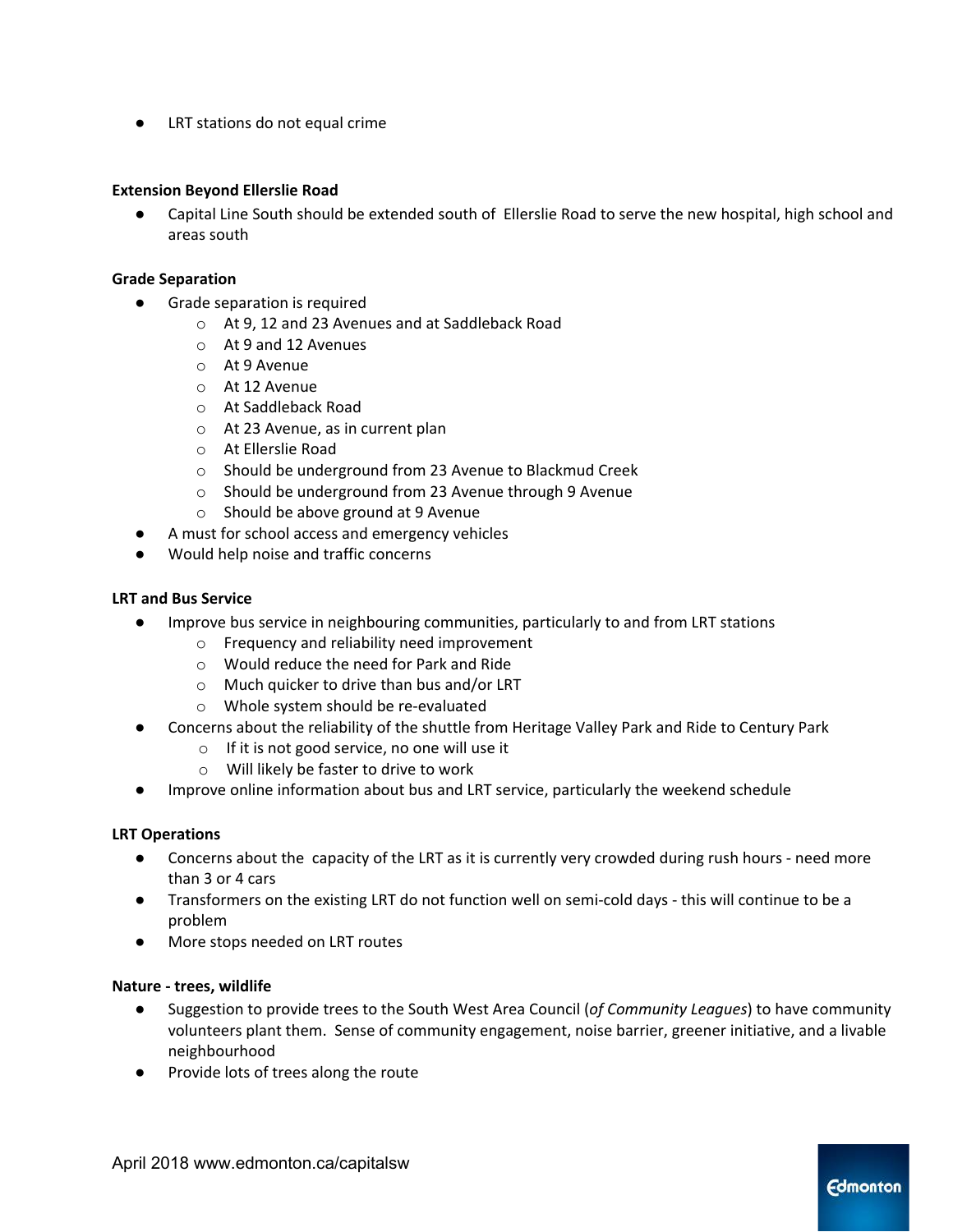Be sure to consider safe wildlife passage along Blackmud Creek, under 111 Street and under the LRT bridge

**Noise and Vibration** (See also - Operations and Maintenance Facility)

- Concern about noise along the route/Noise attenuation required
	- o Crossing arms are noisier than the trains
	- o Anthony Henday Drive is noisier than LRT will be
	- o Nice looking noise walls required
	- o Need berms and/or trees and /or walls

#### **Operations and Maintenance Facility**

- A noise wall is required around the Operations and Maintenance Facility
- Put the Operations and Maintenance Facility on the west side of the LRT
- A tall visual screen is needed around the facility

#### **Parking/Park and Ride**

- Park and Ride makes this project viable
- Needs lot of affordable parking

#### **Shared-Use Paths/Sidewalks/Pedestrians**

- Shared-use paths must be safe, well lit and kept away from tracks
	- o Provide a physical barrier between tracks and walkway
- Provide direct access to Ellerslie Station from adjacent neighbourhoods
- Shared-use trails should extend on both sides of 111 Street between 23 Avenue and Anthony Henday Drive and alongside bridges
- Ensure good connections for pedestrian movement
- Extend "barriers to access" provision in LRT guidelines to pedestrian crossings -swing gates create barriers across 111 Street
- Suggestion for overhead walkways and/or four-corner crossings for better pedestrian movement

## **WHAT'S NEXT**

All public feedback concerning how the LRT and it's facilities fit, or are integrated, within the LRT corridor and the adjacent communities, (including connectivity/trails, materials, landscape) will be considered by the project team, along with other criteria such as safety, standards and guidelines, in updating the 2013 preliminary design. At the next public meeting, what was or was not incorporated and why will be explained. Feedback on the updated preliminary design will be received for additional consideration and refinement.

The potential Twin Brooks Stop and the Operations and Maintenance Facility will require approval by City Council before proceeding. If approved, the feedback received will assist the project team in preparing the preliminary designs for these facilities, which were not included in the 2013 preliminary design. These designs